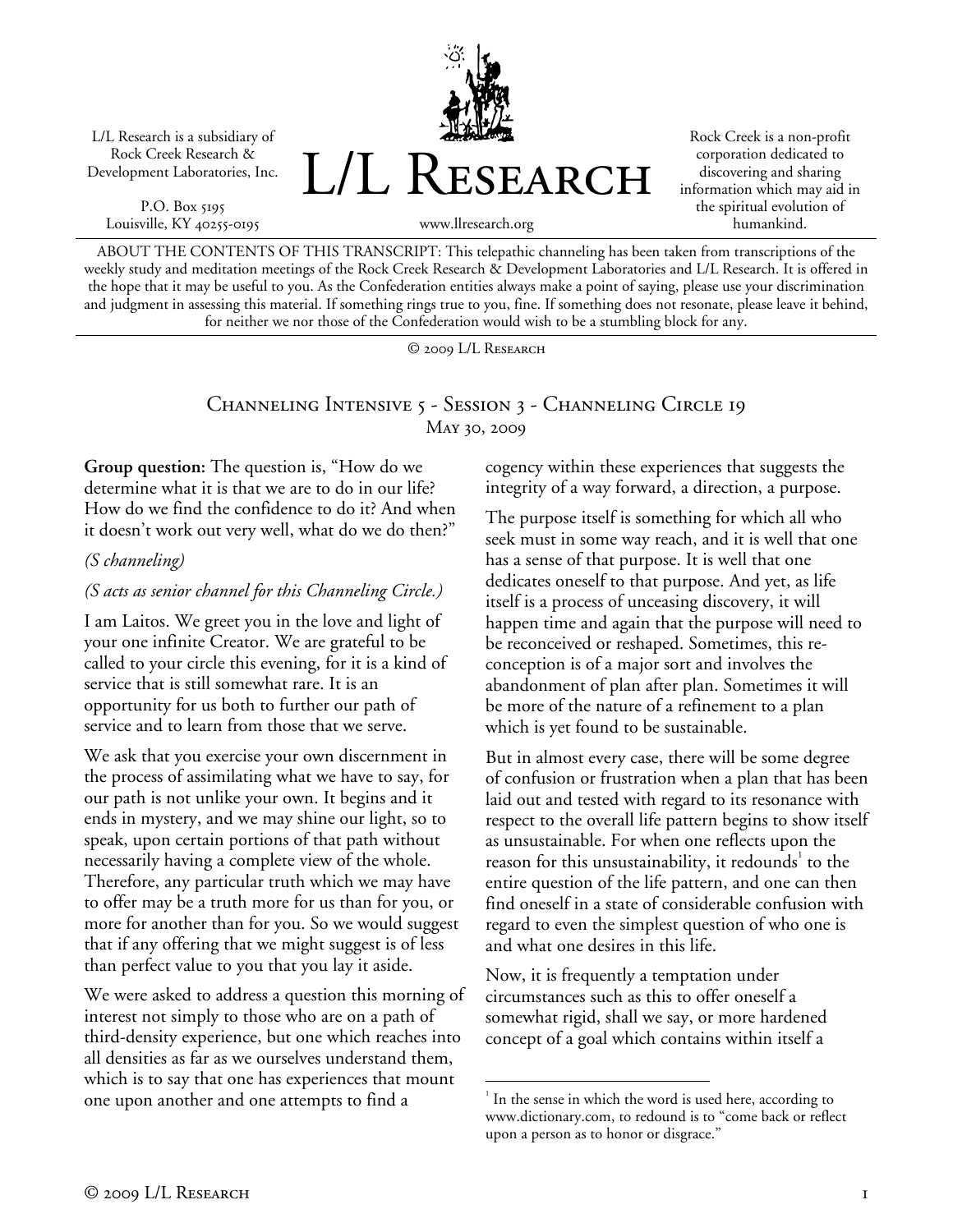judgment, often functioning in a way that is not fully conscious or overt, but which suggests that there is something which one ought to be doing. It is all too easy under conditions of this sort to gaze back upon the realities of the life as it was lived on an everyday basis and to see a shortcoming, a failure, a lack.

In reality, this approach merely compounds the difficulty, for one has then not only the lack, the failure to contend with [the situation adequately], but also the guilt associated with that lack, and one begins to develop an image of the self in which the self is the bearer of these very deficiencies which one encounters. These judgments, we find not to be salubrious in the process of spiritual development. So the question inevitably arises how one might go about pursuing a life path in such a way that the judgments do not arise to present a stumbling block in relation to one's projected course.

At this time, we would pass the contact to the one known as R. We are those of Laitos.

#### *(R channeling)*

We are those of Laitos, and we greet thee through this instrument. We find that this instrument has found more confidence in speaking the words that come to the mind even though it still stumbles to translate our concepts into words at times. This connection is tenuous. This instrument wishes to be exact and right and creates stumbling blocks for itself again and again. We are Laitos and we pass the contact to the one known as M.

#### *(M channeling)*

We are Laitos. To the words already spoken in answering the questions for this morning, we may add through this instrument a few more notes and comments. This instrument is receiving, almost in a chant-like form at this moment, the phrase, over and over again, "Being is more important than doing. Being is more important than doing." And so she's repeating what she's hearing in her head relying on that canon that said that it is all in the intention. Most important, hierarchically speaking, is the intention and what manifests is secondary, not completely unimportant, but of decidedly secondary importance. We now pass this contact to L.

## *(L channeling)*

We are those of Laitos, and we are with this instrument. To continue the thoughts that we spoke through the instrument known as M, we would like to touch back on the beginnings of this question. When it was discussed in the circle, the one known as G said that she has prepared for an event, something in her past, and yet that which she was making preparations for did not materialize.

But as the one known as M said, the outcome is not what is relevant, but the being. In preparing your being, you're doing a set of tasks that was relevant to your past. Regardless of whether the outcome was as you expected, these tasks were important to your spiritual evolution. There is a merging in this case of "being" and "doing" being sort of the same thing. You're "doing" when you perform these tasks; you're doing these tasks. Yet [you] remain in the beingness of having them done without expectation of continuing on toward a goal.

When that which you were expecting to occur did not happen, you moved back into beingness and stopped trying to accomplish. That which you were able to accomplish in the preliminary tasks will serve you at another time.

Each moment that you are being, you are achieving your goal because you have done things in the past that have brought you to where you are now. Every moment is your goal. Again, one can see the parallel of doing in being and being in doing. These concepts are not new—they have been spoken by us many times. Yet here is another application of this that you can use in your life to see more clearly what we mean by doing in being and being in doing.

### *(Long pause.)*

Are you being now, or are you waiting for this instrument to speak?

This instrument sat in anticipation saying, "Where should I go? Should I pass, should I wait?" And then it occurred to her the message that we just spoke. "Just be." And suddenly she understood that our message was silence. She, at the same time as doing the channeling, was simply being receptive. It is a wonderful thing to do for the Creator. Through you, the Creator acts to know Itself. And yet, in all of the doing that the Creator does, the Creator is. The Creator simply allows the doing to be its own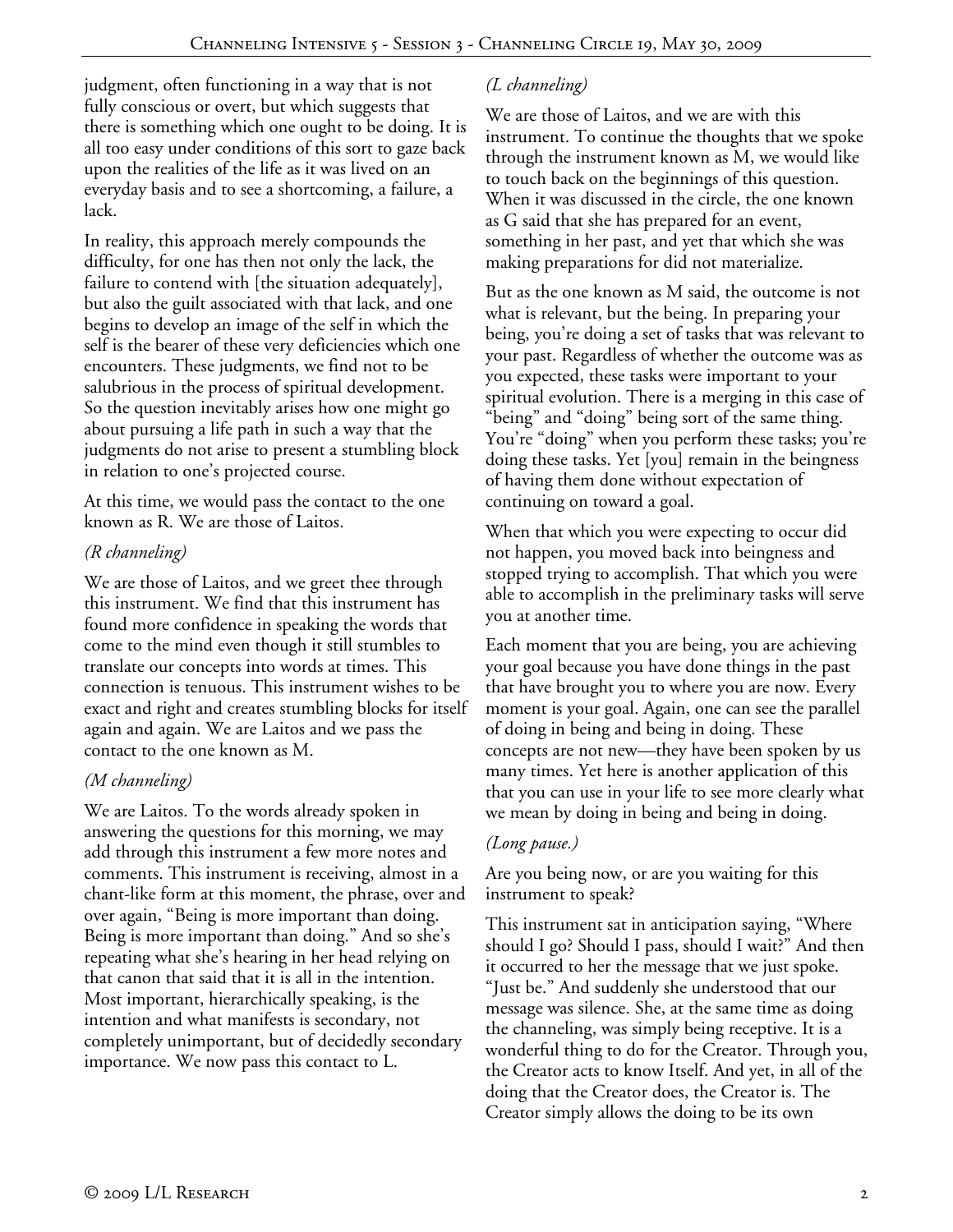process. It exists in being at all times, while facets of Itself go about being busy.

Each of you desires to attach importance and significance to each of your actions. "I am doing this because of some previous action or result, and I am doing this now in order to attain another result and action." Let every action that you are doing be its own end result. Allow yourselves to be as the Creator, to do, to act, to go about your day. It is perfectly well to be busy, and you are also being in your busy-ness.

And while you are sitting still, perhaps in confusion because you do not know what your next action should be, or some creative action has left you stymied and you sit bewildered [asking] "Where is my path? What is my destiny? Why am I here? What should I be doing now? How come this does not work out as I expected?" [you] sit in your beingness. And in sitting there in your beingness, you are doing the action of waiting silently, patiently. At these times, it is well to let your mind rest.

Do not think that when you are sitting still and resting, you are not accomplishing something, that whatever goal is that you had set for yourself is not being worked upon. Work is always being done. In those times of laziness or stagnation or feeling stuck out of hopelessness, you are perpetually doing. Work is always being done. Your best is always being accomplished. While we wait for you to prepare and we sit apart from you waiting to be called, are we not also doing? We are actively being passive, as it were, waiting, as a lover might sit by the phone patiently, waiting for her partner to call. She is doing, although she is still impatient and waiting.

We feel that it is time now to allow another voice to speak, as we feel that this topic in its small facet has been exhausted, and so we would like to have another perspective upon this query that the group had. We are those of Laitos.

### *(Carla channeling)*

We are those of Laitos, and are now with this instrument. We greet you through this instrument in love and in light. We would take up the topic of joy. When one considers a path or a service, one often hears, "Do what makes you happy." It is not inappropriate advice, and yet we feel it misses the mark. We would offer two examples—one from this instrument's life, and one from the life of the one known as Jim.

When this instrument was a young woman, her joy was in promising to serve another in the bonds of marriage, and she found joy in keeping that promise. When the bonds of that marriage dissolved through the request of the other-self, it could be said that the joy ran out. Yet that is not so, for the promise had been kept. The promise, now dissolved, allowed the beloved to be free.

This instrument has continued to make promises and to find joy in the keeping of those. And somehow, incidentally almost, the path of service has opened for this instrument and has continued to blossom and develop through decades of service. The joy that this instrument found in keeping promises was far deeper than those feelings of happiness which came in certain situations and not in others.

Again, we gaze at the lifetime of the one known as Jim, who was as happy as a man can be dwelling in a house made by his own hands, eating food prepared by his hands, harvested by those hands—canned, preserved, baked, created by his own hands. His own company made him happy. His thoughts, faithfully recorded, fulfilled him. And yet, he turned from happiness because his joy was in service, and to pursue that service he felt that he must go deeper and collaborate with those whom he felt to be comrades in service.

Does it make this entity happy now to be a gardener instead of a homesteader, alone with his thoughts? Happiness comes and goes, and yet this entity's joy is complete, for he has found a service with the instrument and with others which pursues a purpose greater than any that he had conceived before.

Therefore, we suggest to each not to discount happiness, but to look for and cherish joy when found. Joy. What gives you joy? Where there is joy, there is service already. For in that experience of joy, there is service to the one infinite Creator in the fulfilling of your deepest being.

Upon another tack we would point out the richness and redundancy of your path. The path is not a straight line for most, but rather, as the one known as Paul said, it is a long and winding road. $^2$  Yet it

<sup>-</sup><sup>2</sup> Paul McCartney, "The Long and Winding Road," © Lennon-McCartney, all rights reserved. The chorus goes like this: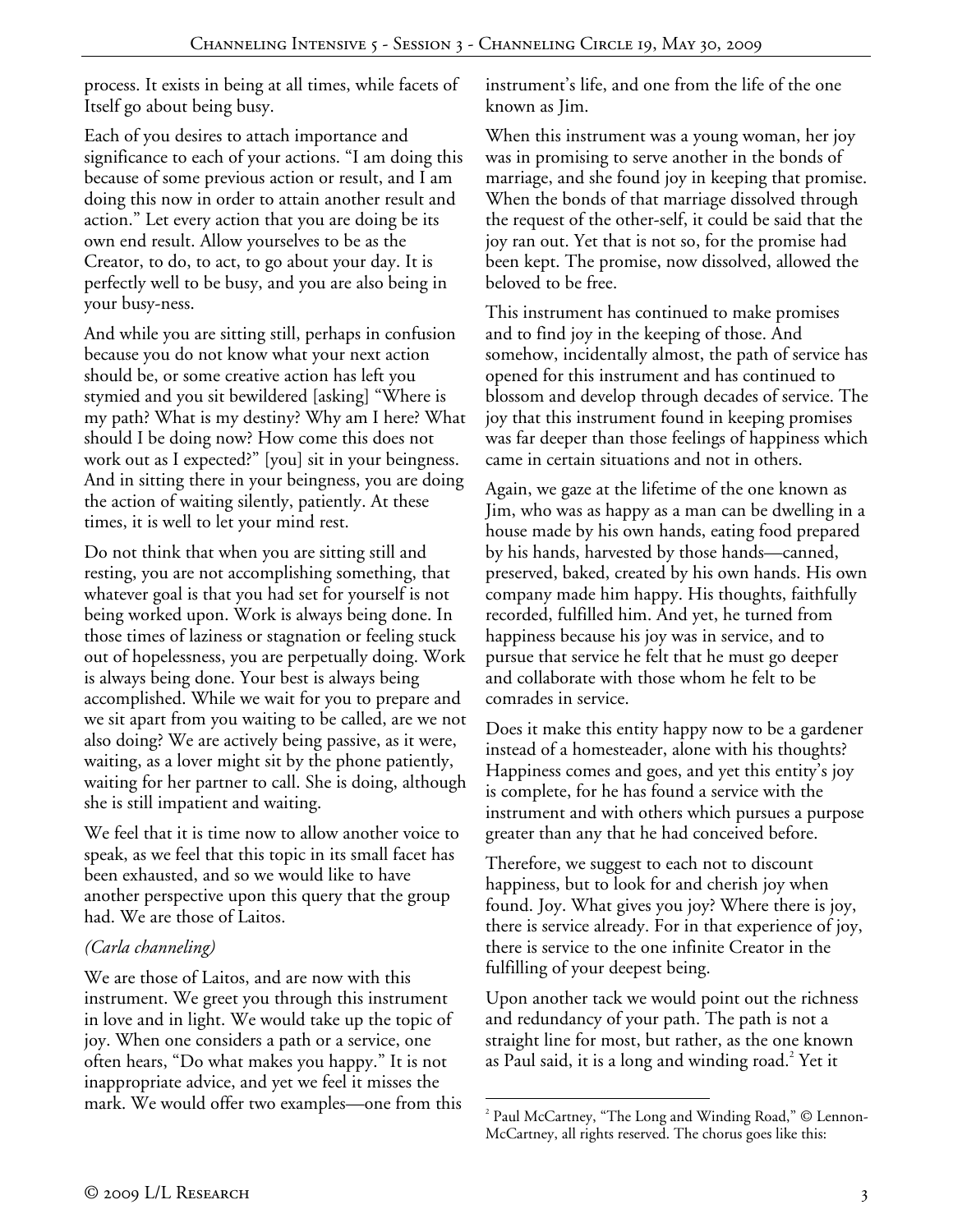faithfully, inevitably leads to the door of that which is for you.

In this regard, we would offer the example within this instrument's mind of a violinist. The one known as David.<sup>3</sup> He was a violinist of such excellence that even as a young man, he soared upwards within the ranks of the orchestra which employed him to the coveted honor of first-chair [violin]. He delighted in playing the violin, and yet his body began to break down. He became less and less able to practice, and more and more filled with pain as his wrists and arms sickened under the discipline of his art.

He was in despair when he came to this instrument to inquire what to do. This instrument, having been steeped for many years in the consideration of being versus doing, the consideration of the path of service and how it takes many turns and had [done so] in her own life, suggested to the one known as David that he look for the opportunity that was hidden within the folds of this seeming failure.

This advice struck the one known as David as sound, and he was able to lift away from worry and concern, and to seek in prayer, for that was his chosen way of meditation, the will of the one infinite Creator. Within ten days he received an invitation to become a teacher at a highly admired and regarded conservatory of music. He accepted this employment and has found a life's service that gives him deep joy. This service he still pursues.

When a seeming failure occurs within one who wishes to serve, it is well always to lift away from the worry and the question of why. It does not matter in a spiritual sense why a path ends in a cul-de-sac. There is no information on the blank wall at the end of a blind alley. Peacefully then, when things go not as you wish, turn around. Release that desire that has failed and find again your deepest desire, which is simply to serve. Let that intention set itself upon the wind, that it may draw to you by the law of attraction the next path that shall move you from being to doing.

 $\overline{a}$ 

<sup>3</sup> David is the husband of an old friend of Carla's and the story is quite true.

It is never a good assumption to make that your path of service consists primarily in doing, for you may well have chosen before incarnation a path of service that is fundamentally that of holding the light, and that is a service offered in essence and beingness. We would at this time transfer this contact to the one known as G. We are those of Laitos.

# *(G channeling)*

We are those of Laitos, and we are now with the instrument known as G. In your culture there is a book of spiritual writing known as *A Course in Miracles*. 4 One verse in this book speaks quite appropriately to the question under discussion and that is, "He who thinks only of the destination misses the pleasure of the journey."

And so it is. When one has a destination in mind and puts all of one's focus on arriving, then one does indeed miss the pleasure of the journey, the scenery along the way, the importance of the people one meets, the beauty of the relationships with those with whom one is traveling.

This instrument had a bus trip from Indianapolis to Montana many years ago in which, in the middle of the night, there was much heart-to-heart conversation among the strangers sitting near one another on the bus, and the singing of "This Land is Your Land" to the accompaniment of a harmonica that was played by a traveler from Germany was a spiritual experience. And had this instrument been asleep, she would have missed it all. So be awake to all the pleasure that is there for you as you travel toward the destination.

In your culture—and we speak of the culture of the Planet Earth, not the local culture—all who are there are limited by the five physical senses. It is difficult to see the big picture. By the big picture, we mean the picture of the soul from incarnation to incarnation to incarnation. Many people go through an entire incarnation and never know anything about what has happened before and have no inkling as to what is to come later. It is as though they step on a stage, play their part in the play, and then step off. And while they are playing their part in the play, that is all of which they are aware.

The long and winding road

That leads to your door

Will never disappear.

I've seen that road before.

It always leads me here,

Leads me to your door.

 $\overline{a}$ 4 *A Course in Miracles*: Glen Ellen, CA, Foundation for Inner Peace, c1992.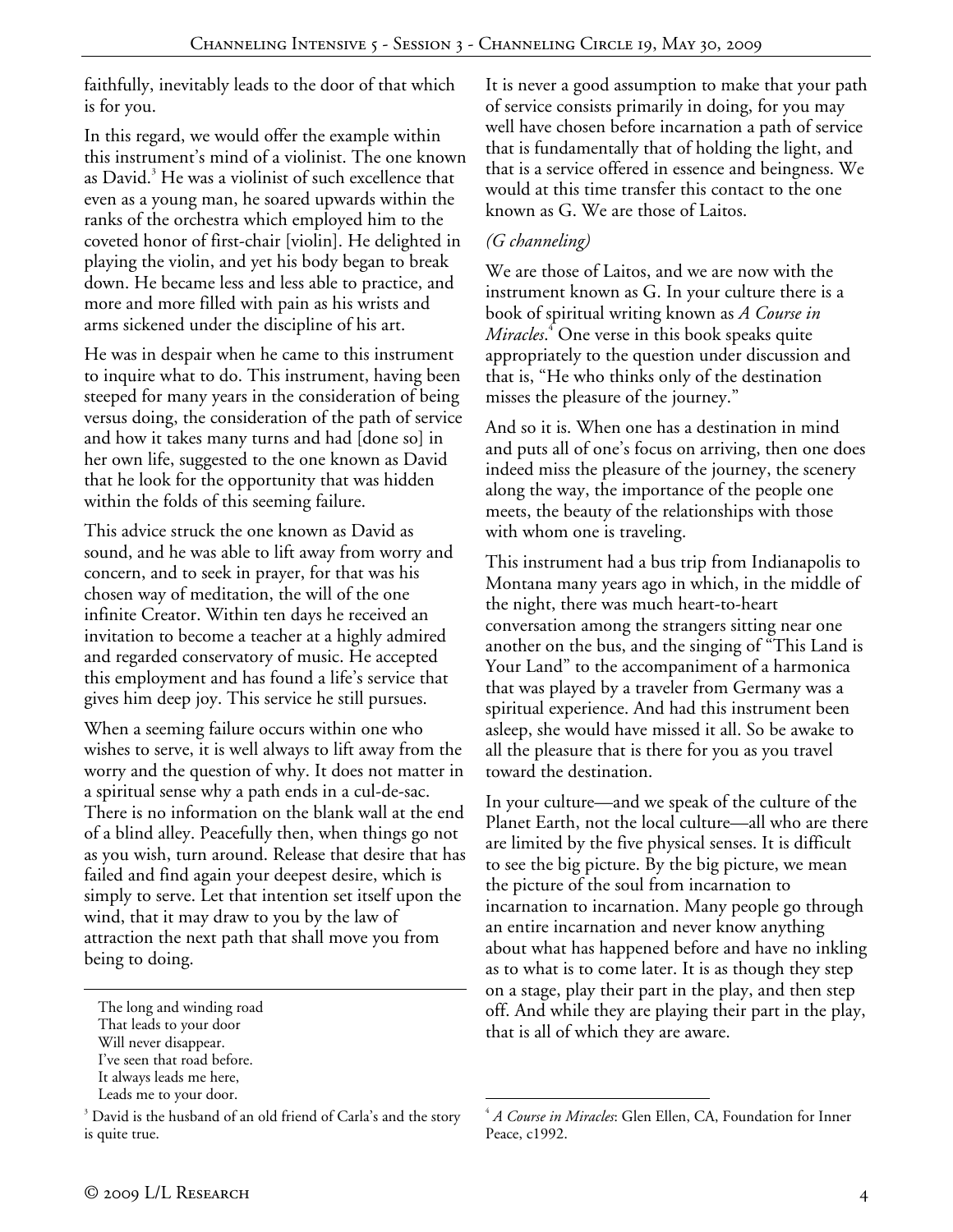All of you here in this room will have more knowledge of what has preceded you and what may be ahead of you when you step off the stage of this incarnation. However, there are many moments through the day when you tend not to be focused there, but to be focused on your part in the play.

Any preparation for any endeavor that you make while you are in the incarnational life is never lost. You may not see the fruition of the preparation that you have done until you are off the stage and in another experience, but you can rest assured that fruition will always come.

We recommend that in your prayer each day that you ask for the highest good for your life, not knowing what the highest good is. You may think that you know what the highest good is, but it is difficult to know what the highest good is at the soul level. Rest assured that what you ask for you shall receive.

## *(Side one of tape ends.)*

### *(G channeling)*

Each of you in this room has an array of helpers in the spirit world who are there to support you in your soul journey.

Let me speak also about situations in which you are not specifically making any deliberate preparation. There may be situations in your life having to do with relationships with other people for which you will need to use the skills for which you have prepared for a destination other than this relationship. [Yet it] can be brought to bear on the other situation or situations.

For instance, this instrument had the experience, in her career as a social worker, in working with a woman who had been with her husband through a very long illness. Had she not had the spiritual awareness that she did, she might not have been able to have done it, because it was very trying for her.

So do not ever think that anything, any preparation that you make, is lost or is useless, because there will always be lessons that you have learned and hills that you have attained that are transferable to other situations in life.

It has been our very great pleasure to speak through this instrument, and now we pass the contact along to S.

# *(S channeling)*

I am Laitos, and I am with this instrument. At this time we would ask if there are questions still remaining on the minds of those present concerning this very interesting issue to which we have been addressing ourselves, or any other related matter. Are there questions?

**R:** Well, I have one. Laitos, could you speak to my channeling, because when it came around, I did not expect it, and yet I was able to say a few words that I felt like dragonflies flitting on the water. I did not see any visual cues that I have seen before, so I actually wonder if I picked up some of the contact because it's my words, mostly. Can you comment on the process? I'd appreciate it.

We are those of Laitos, and believe that we have understood your query, my brother. We have been asked to address that experience of the unexpected course of events, and the way the seeker may come to an easy and workable relationship with the events which do not unfold in an anticipated way.

We have suggested that it is often the case that such experiences give [one] the opportunity to examine the function of anticipation itself as one continues on the path of discovery. In the case in question, the new instrument had anticipated serving, perhaps, in one capacity in this session of seeking, and found that expectation baffled when the contact was passed to the new instrument. And we would say that it is our sense that this unexpected turn of events was received with some considerable degree of grace. We're very pleased by the ease with which the instrument uttered the words, which were only in part those of the instrument himself.

We would suggest that the process be allowed to continue for some measure of your time, for there are indeed gifts which this instrument has to offer which are unique and which add a depth and a perspective to that seeking which is of the group as a whole. Therefore, we would commend this instrument to its tasks and say that from our point of view there is much more progress, shall we say, than may seem visible to those who look only at the superficial result.

#### May we answer further, my brother?

**R:** No. Thank you for your comments and your support.